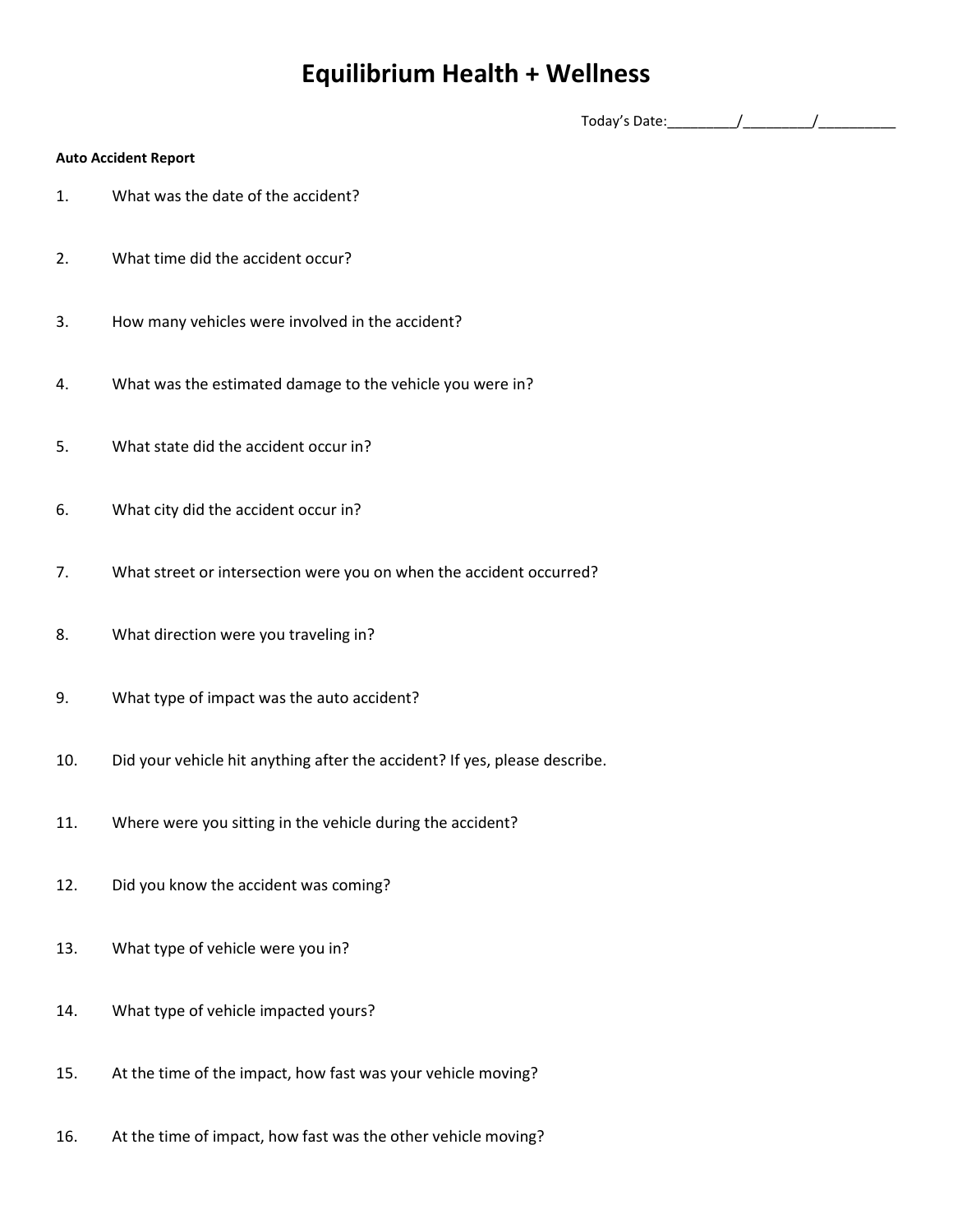- 17. During and after the crash what happened to your vehicle? (Circle all that apply)
	- kept going straight
	- spun around
	- kept going straight hitting a car in front
	- spun around and hit a stationary object
	- was hit by another vehicle
	- hit a stationary object
- 18. Did you lose consciousness during the accident?
- 19. How was your head positioned during the accident?
- 20. How was your torso positioned during the accident?
- 21. How were your hands positioned during the accident?
- 22. Did your head hit anything during the accident? If yes, please describe.
- 23. Did your face hit anything during the accident? If yes, please describe.
- 24. Did your shoulders hit anything during the accident? If yes, please describe.
- 25. Did your neck hit anything during the accident? If yes, please describe.
- 26. Did your chest hit anything during the accident? If yes, please describe.
- 27. Did your hips hit anything during the accident? If yes, please describe.
- 28. Did your knees hit anything during the accident? If yes, please describe.
- 29. Did your feet hit anything during the accident? If yes, please describe.
- 30. What kind of headrest was in your vehicle? movable fixed headrest nonmovable fixed headrest no headrest
- 31. Where was the headrest positioned on your head?